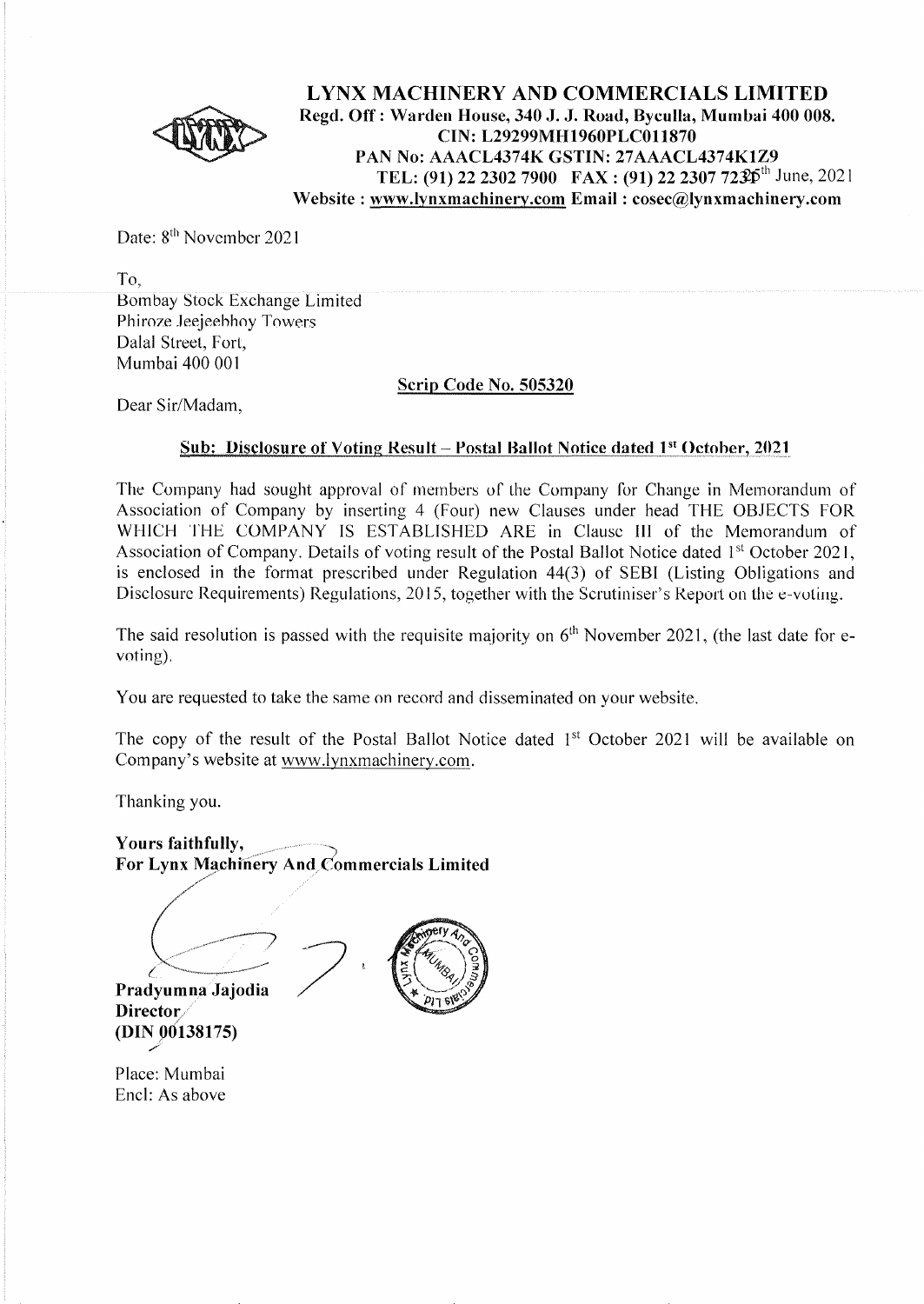| Date of AGM                                                                | Not Applicable               |
|----------------------------------------------------------------------------|------------------------------|
|                                                                            | (Resolution passed)          |
|                                                                            | through Postal               |
|                                                                            | Ballot Notice dated          |
|                                                                            | 1 <sup>st</sup> October 2021 |
| Total number of shareholders on cut-off date: 1 <sup>st</sup> October 2021 | 2544                         |
| No. of Shareholders attended the meeting through Video                     | Not Applicable               |
| Conferencing:                                                              | (Resolution)                 |
|                                                                            | passed through               |
| Promoter & Promoter Group                                                  | Postal Ballot                |
| Public                                                                     | Notice dated 1st             |
|                                                                            | October 2021)                |

# **Resolution no. 1** - **Special Resolution**

To alter Object clause of Memorandum of Association of the Company

| Category                   | Mode of<br>Voting | No. of<br>shares<br>held | No. of<br>votes<br>polled | $\%$ of Votes<br>Polled on<br>outstandin<br>g shares | No. of<br>Votes-<br>in<br>favour | No. of<br>Votes $-$<br>Agains<br>t | $\%$ of<br><b>Votes</b><br>in<br>favour<br>on<br>votes<br>polled | $\%$ of<br><b>Votes</b><br>against<br><b>on</b><br>votes<br>polled |
|----------------------------|-------------------|--------------------------|---------------------------|------------------------------------------------------|----------------------------------|------------------------------------|------------------------------------------------------------------|--------------------------------------------------------------------|
|                            |                   | $[1]$                    | $[2]$                     | $[3] = [{2} / [1]$<br>*100                           | $[4]$                            | $[5]$                              | [6]={[4]/<br>$[2]$ <sup>*</sup> 100                              | $[7] = \{ [5]$<br>$[2]$ <sup>*</sup> 100                           |
| Promoter                   | E-Voting          |                          | 78,213                    | 73.63                                                | 78,213                           | $\theta$                           | 100.00                                                           | 0.0000                                                             |
| and<br>Promoter<br>Group   | Postal<br>Ballot  | 1,06,226                 | $\overline{0}$            | 0                                                    | $\overline{0}$                   | $\overline{0}$                     | $\theta$                                                         | 0.0000                                                             |
|                            | Total             |                          | 78,213                    | 73.63                                                | 78,213                           | $\boldsymbol{0}$                   | 100.00                                                           | 0.0000                                                             |
| Public<br>Institutions     | E-Voting          | 2,000                    | 0                         | $\overline{0}$                                       | 0                                | $\overline{0}$                     | $\theta$                                                         | 0.0000                                                             |
|                            | Postal<br>Ballot  |                          | 0                         | 0                                                    | $\theta$                         | 0                                  | $\theta$                                                         | 0.0000                                                             |
|                            | Total             |                          | $\bf{0}$                  | $\bf{0}$                                             | $\bf{0}$                         | $\mathbf{0}$                       | $\bf{0}$                                                         | 0.0000                                                             |
| Public Non<br>Institutions | E-Voting          | 4,91,774                 | 1,75,719                  | 35.73                                                | 1,75,718                         | $\mathbf{1}$                       | 99.99                                                            | 0.0001                                                             |
|                            | Postal<br>Ballot  |                          | $\overline{0}$            | $\overline{0}$                                       | $\overline{0}$                   | $\overline{0}$                     | $\theta$                                                         | 0.0000                                                             |
|                            | Total             |                          | 1,75,719                  | 35.73                                                | 1,75,718                         | $\bf{0}$                           | 100                                                              | 0.0000                                                             |
| Total                      |                   | 6,00,000                 | 2,53,932                  | 42.32                                                | 2,53,931                         | 1                                  | 99.99                                                            | 0.0001                                                             |

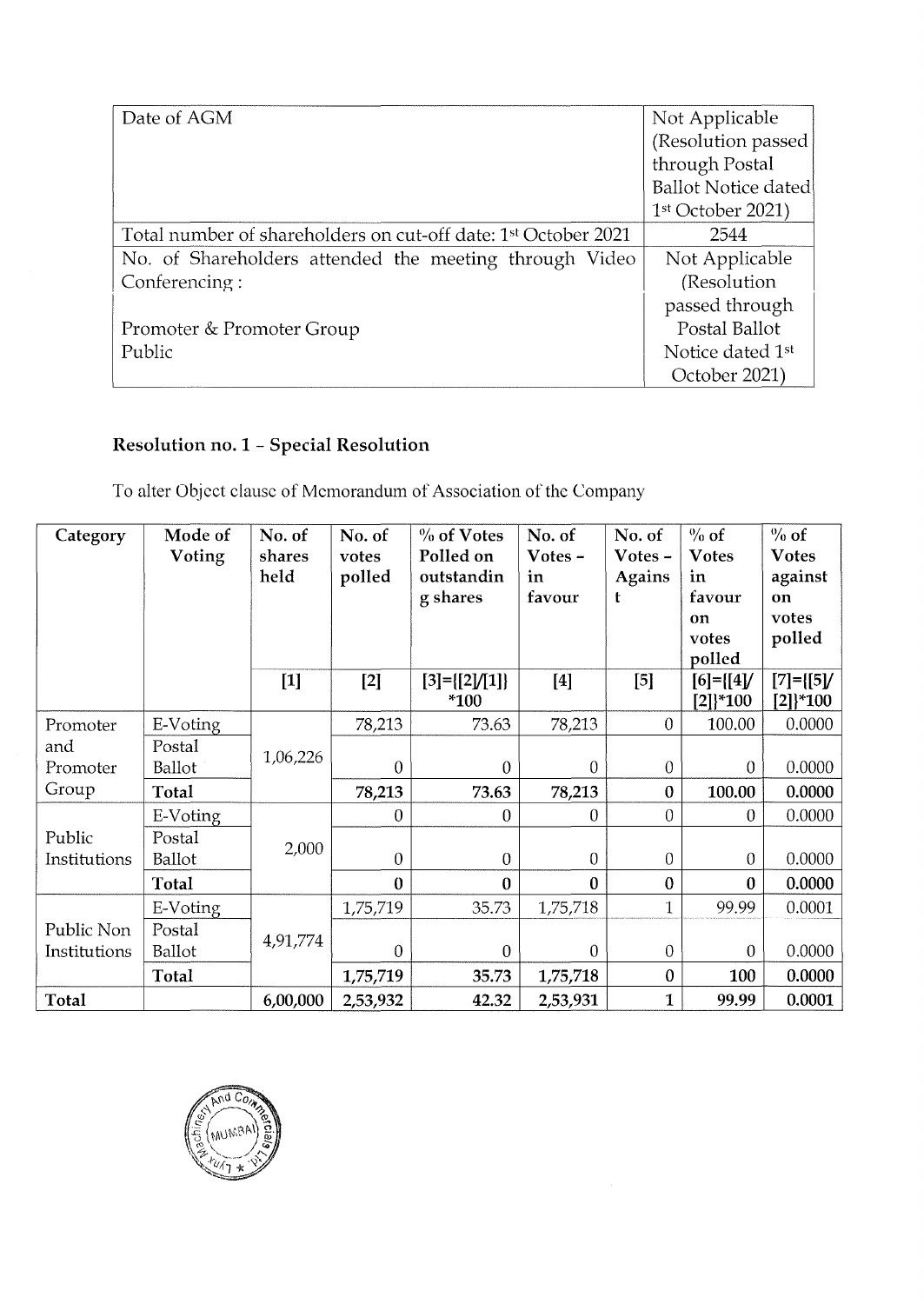# **M S Pitroda & Co.** Mehul Pitroda **Practicing Company Secretaries** B.com, LL.B, CS

#### **SCRUTINIZER'S REPORT**

To, The Chairman, Lynx Machinery and Commercials Limited Warden House, 340, J.J. Road, Byculla Mumbai 400008.

### **Ref: Scrutinizer's Report on Postal Ballot voting by way of remote voting by electronic means in respect of passing of the resolution set-out in the Postal Ballot Notice dated 1st October 2021.**

I, Mehul Pitroda, proprietor at M S Pitroda & Co., Practising Company Secretary have been appointed as Scrutiniser by Board of Directors of Lynx Machinery and Commercials Limited ("The Company") for the purpose of scrutinizing the Postal Ballot voting conducted by way of remote e-voting process ("e-voting") in fair and transparent manner on the resolution contained in the Postal Ballot notice dated 1st October 2021 ("Notice") issued in accordance with General Circular No. 14/2020 dated 8 April 2020 and 17/2020 dated 13 April 2020 read with other relevant circulars, including General Circular No. 10/2021 dated 23 June 2021, issued by Ministry of Corporate Affairs (MCA), Government of India (hereinafter referred to as "MCA Circulars").

1. The said appointment as Scrutiniser is under the provisions of Section 110 of the Companies Act, 2013 ("the Act") read with Rule 20 and Rule 22 of Companies (Management and Administration) Rule, 2014, as amended ("the Rules") As the Scrutinizer, I have to scrutinize the process of e-voting conducted for the Postal Ballot, using an electronic voting system on the dates referred to in Notice.

#### 2. **Management's Responsibility**

The management of the Company is responsible to ensure compliance with the requirements of (i) the Act and the Rules made thereunder; (ii) the MCA Circulars; and (iii) the SEBI (Listing Obligations & Disclosure Requirements) Regulations 2015, ("LODR") relating to e-voting on the resolution contained in the Notice. The management of the Company is responsible for ensuring a secured framework and robustness of the electronic voting systems.

### 3. **Scrutinizer's Responsibility**

My responsibility as a scrutinizer for e-voting process is restricted to making a Scrutinizer's report of the votes cast "in favour" or "against" by the members in respect of the resolution contained in the Notice. My report is based on verification of data and reports generated from the voting system provided by Central Depository Services (India) Limited ("CDSL"), the Agency authorized under the Rules and engaged by the Company to provide e-voting facility and other relevant papers/ documents furnished to me electronically till the time fixed for closing of the e-voting process i.e. till 5 p.m. on 6<sup>th</sup> November 2021.



Office: 65/67, 3rd floor, Sonawala building, Opp. Bombay Stock Exchange, Mu Samachar Marg, Fort, Mumbai 400001. Email: mspitrodaandco@gmail.com. Tel No.: +91 8104359596, Mob No. +91 9022397540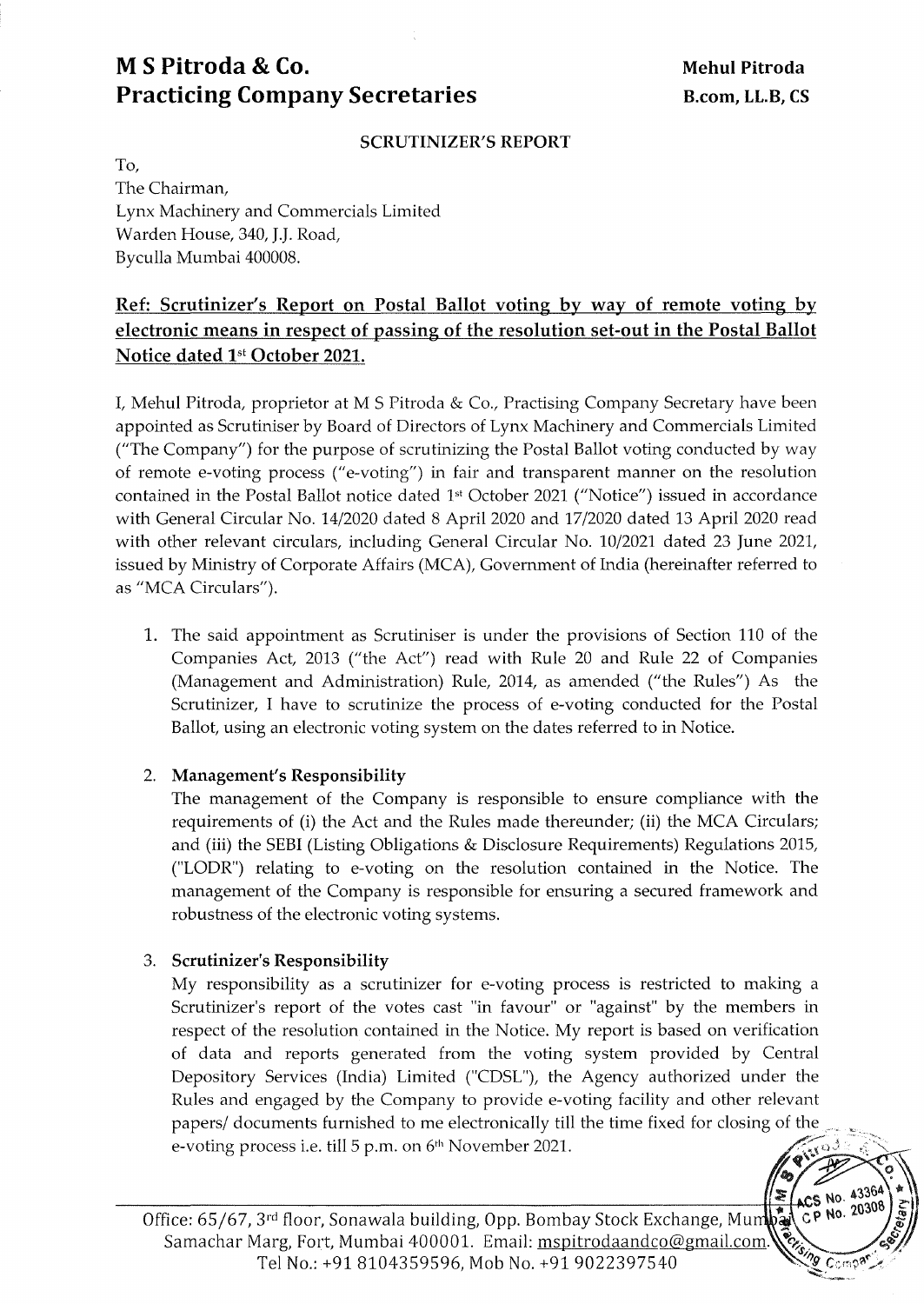## **M S Pitroda & Co. Practicing Company Secretaries**

,,"

oda

**ACS No. 4336** CP No. 20308

### 4. **Cut -off date**

The Members of the Company as on the "cut-off" date as set out in the Notice i.e. Friday, 1st October 2021 were entitled to vote on the resolution set out in the Notice and their voting rights were in proportion to their shareholding in the paid-up equity share capital of the Company as on the cut-off date, subject to the provisions of Articles of Association of the Company.

### 5. **Remote e-voting process**

- i) The e-Voting period had commenced on Friday,  $8<sup>th</sup>$  October 2021 (9.00 a.m.) and ended on Saturday, 6<sup>th</sup> November 2021 (5.00 p. m.).
- ii) The votes cast during the remote e-voting were unblocked on Monday, 8th November 2021 after the conclusion of e-voting period for Postal Ballot and was witnessed by two witnesses, Mr. V. K. Singh and Mr. Srikant Helgavkar who are not in the employment of the Company. They have signed below in confirmation of the votes being unblocked in their presence.



Name: Mr. V. K. Singh Name: Mr. Srikant Helgavkar

- iii) Thereafter, the details containing, inter alia, the list of Members who voted "in favour" or "against" on the resolution were generated from the remote evoting website of CDSL, i.e., www.evotingindia.com. Based on the report generated by CDSL and relied upon by me, data regarding the remote evoting was scrutinized on test check basis.
- 6. I submit herewith the Scrutinizer's Report on the results of the remote e-voting for postal ballot, based on the report generated by CDSL, scrutinized on test-check basis, and relied upon by me as under:

Special Resolution - To alter Object clause of Memorandum of Association of the Company

|                   | Votes in favour of the Votes              |            | against                 | the   Invalid votes Nos. $(v)$ |
|-------------------|-------------------------------------------|------------|-------------------------|--------------------------------|
| resolution        |                                           | resolution |                         |                                |
| $of \vert$<br>No. | As a % of $\vert$ No.                     | of         | As $a\%$ of             |                                |
| valid             | total number   valid Votes   total number |            |                         |                                |
| Votes #           | valid  <br>οf                             | (iii)      | valid<br>οf             |                                |
| (i)               | (in<br>votes                              |            | (in<br>votes            |                                |
|                   | and<br>Favour                             |            | Favour and              |                                |
|                   | Against)                                  |            | Against) (iv            |                                |
|                   | $(i+iii)^*$<br>$(i=i/$                    |            | $(i+iii)^*$<br>$=$ iii/ |                                |

Office: 65/67, 3rd floor, Sonawala building, Opp. Bombay Stock Exchange, Mumb Samachar Marg, Fort, Mumbai 400001. Email: mspitrodaandco@gmail.com. Tel No.: +91 8104359596, Mob No. +91 9022397540 "B C P No. 20